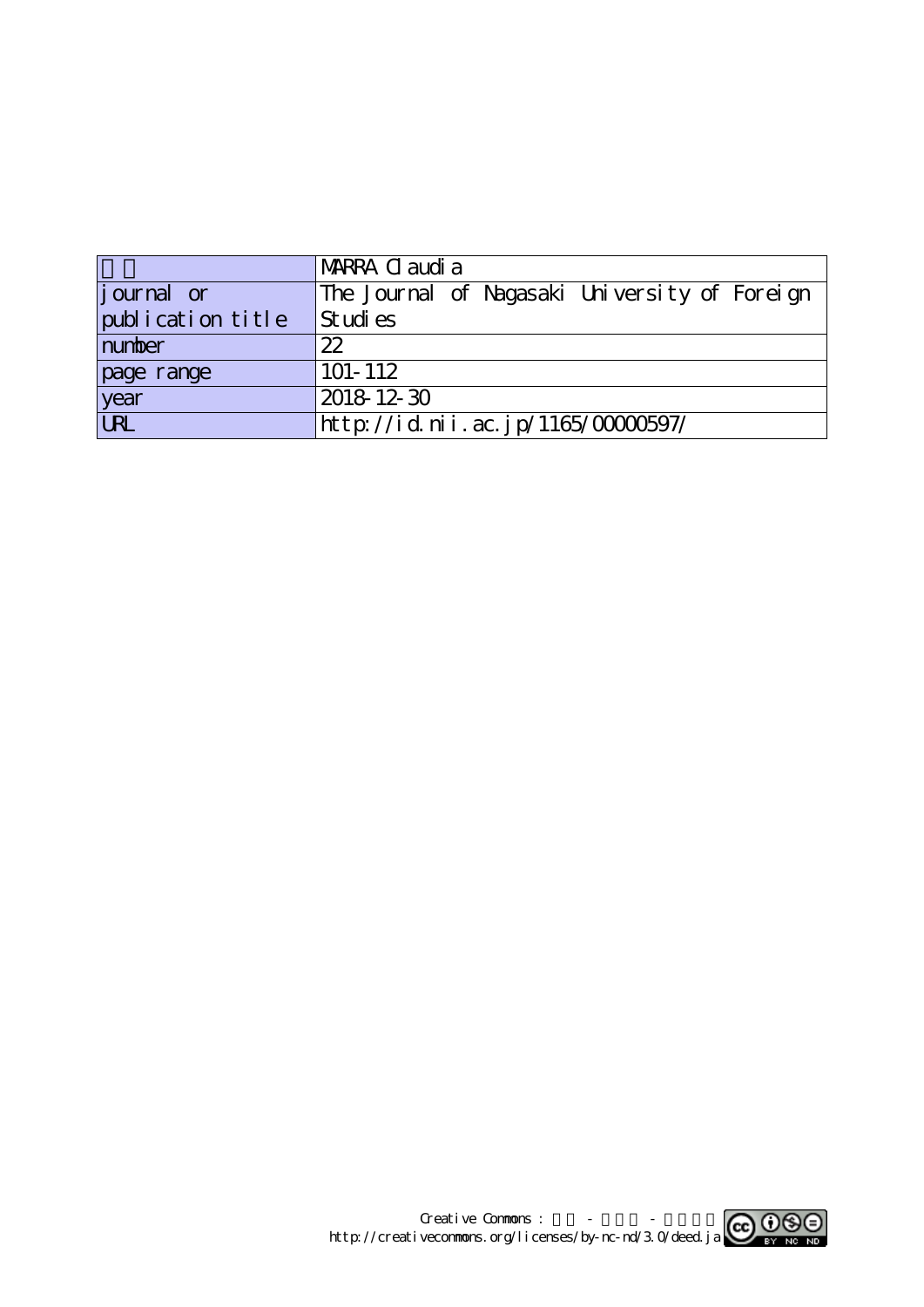# **Bureiuchi 無礼討**

## The Regulation of Disrespect-Killings within the Framework of Tokugawa Legislation

## Claudia MARRA

クラウディア マラ

**Abstract:** This article sheds some light on the facts and legal framework governing disrespect-killing, bureiuchi (無礼討) or kirisute-gomen (切捨御免), with a focus on the regulations issued by the 8**th** Tokugawa Shōgun Yoshimune in the criminal compendium Kujikata Osadamegaki (公事方御定書), enacted in 1742.

この論考では、『無礼討』および『切り捨て御免』の法的根拠とその適用事例について述べる。特に、 1742年(寛保2年)に8代将軍、徳川吉宗の下で制定された江戸幕府の基本法典『公事方御定書』の 影響に注目する。

**Keywords:** Samurai, Bureiuchi, Kirisute-gomen, Edo-period law

'The relation between superiors and inferiors, is like that between the wind and the grass. The grass must bend, when the wind blows across it.' Confucian Analects, Book XII, Chapter 19**<sup>1</sup>**

#### **1. Introduction**

Hardly any Japanese period drama or samurai movie resists the cliché of the hot tempered warrior chopping off the head of an hapless bystander, who had failed to bow deep enough or otherwise had provoked the samurai's anger.

Urban legend tells us, that even serving pickled radish, Takuan, could be dangerous: In order to avoid arousing a samurai-customer's temper, chefs serve this side dish until today in two slices, as the pronunciation for one slice, in Japanese hitokire (一切れ) sounds like the invitation to 'kill a person', while three slices 三切れ 「身斬れ (腹 を切れ) could be misunderstood as a subtle call to commit ritual suicide (slash your body).**<sup>2</sup>**

When Yamamoto Tsunetomo was musing about the good old days of the sengoku period in his guidebook for samurai 'Hagakure', he admiringly reports the deeds of samurai killing people for offenses like urinating in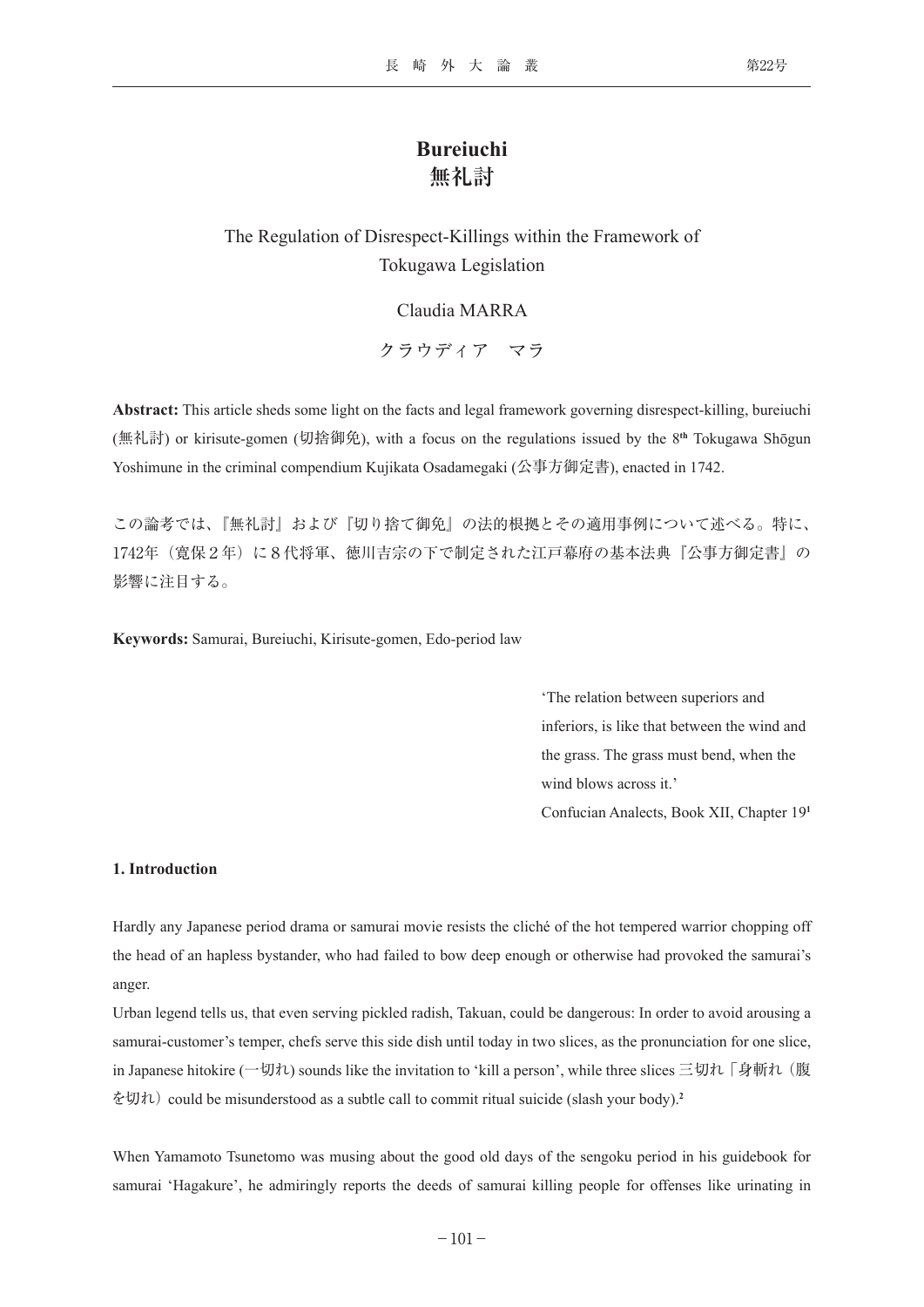public**<sup>3</sup>**or stepping on some warriors' foot.**<sup>4</sup>**

A web-search of the terms bureiuchi and kirisute-gomen yields close to 500000 hits, indicating the strong presence of this extreme form of punishment in the minds of a modern audience and its deep-rooted connection to the image of the samurai.

According to ancient customs, warriors had the privilege to defend their honor by executing the offending culprit on the spot with one deadly blow, this was called bureiuchi (無礼討) or kirisute-gomen (切捨御免). The merciless execution of civilians supports the mythos of the samurai as independent warrior, who is only obligated to his lord, his family and his honor, and the frequency of bureiuchi-cases appearing in fiction and popculture suggests, that this kind of incident was a common occurrence during the Edo-period.

This is most astonishing, as not only the actual number of documented bureiuchi cases**<sup>5</sup>** during the Edo period is negligible**<sup>6</sup>** , it also shows ignorance of the fact, that samurai, too, were obligated to respect legal regulations concerning the use of force and that, even when a samurai was entitled to perform a burei-uchi strike, he more often than other renounced his claim.

## **2. The origins of bureiuchi**

Bureiuchi's origins are as obscure as reliable data about the frequency of its occurrence or an exact description of what would be classified as disrespectful or offensive behavior, 'burei'.

The right to carry out disrespect killings, as well as the privilege of legal revenge killings (katakiuchi, 敵討 or adauchi, 仇討) and unfaithful-spouse killings (megatakiuchi , 女敵討)**<sup>7</sup>** had their origins in non codified customary laws, which existed long before Tokugawa legislation appeared**<sup>8</sup>** . The alledged political testament of Tokugawa Ieyasu (Tokugawa seiken hyakkajo, 徳川政権百か条), albeit controversial in its authenticity**<sup>9</sup>** , gives a good impression of the common understanding of this warrior class privilege. In § 44 it describes bureiuchi as follows:

'Warriors are superior among the four classes. Peasants, craftsmen and merchants are not allowed to show disrespect (無礼). Rude or uncommon manners (慮外) qualify as disrespectful behaviour. One should not interfere, if a samurai kills such a disrespectful individual.'**<sup>10</sup>**

Upholding the hierarchical order of the social classes (mibun chitsujo 身分秩序) was not only the result of Confucian theories concerning the order of the universe, it was seen as paramount for the preservation of shōgunal authority.**<sup>11</sup>**

Disrespect in form of 'rude and uncommon manners' was not understood as petty offense concerning only the involved individuals, but was rather perceived as public questioning of the political and social order and as such it constituted a serious crime. Hence, disrespect killing was not seen as murder, it was a form of legal punishment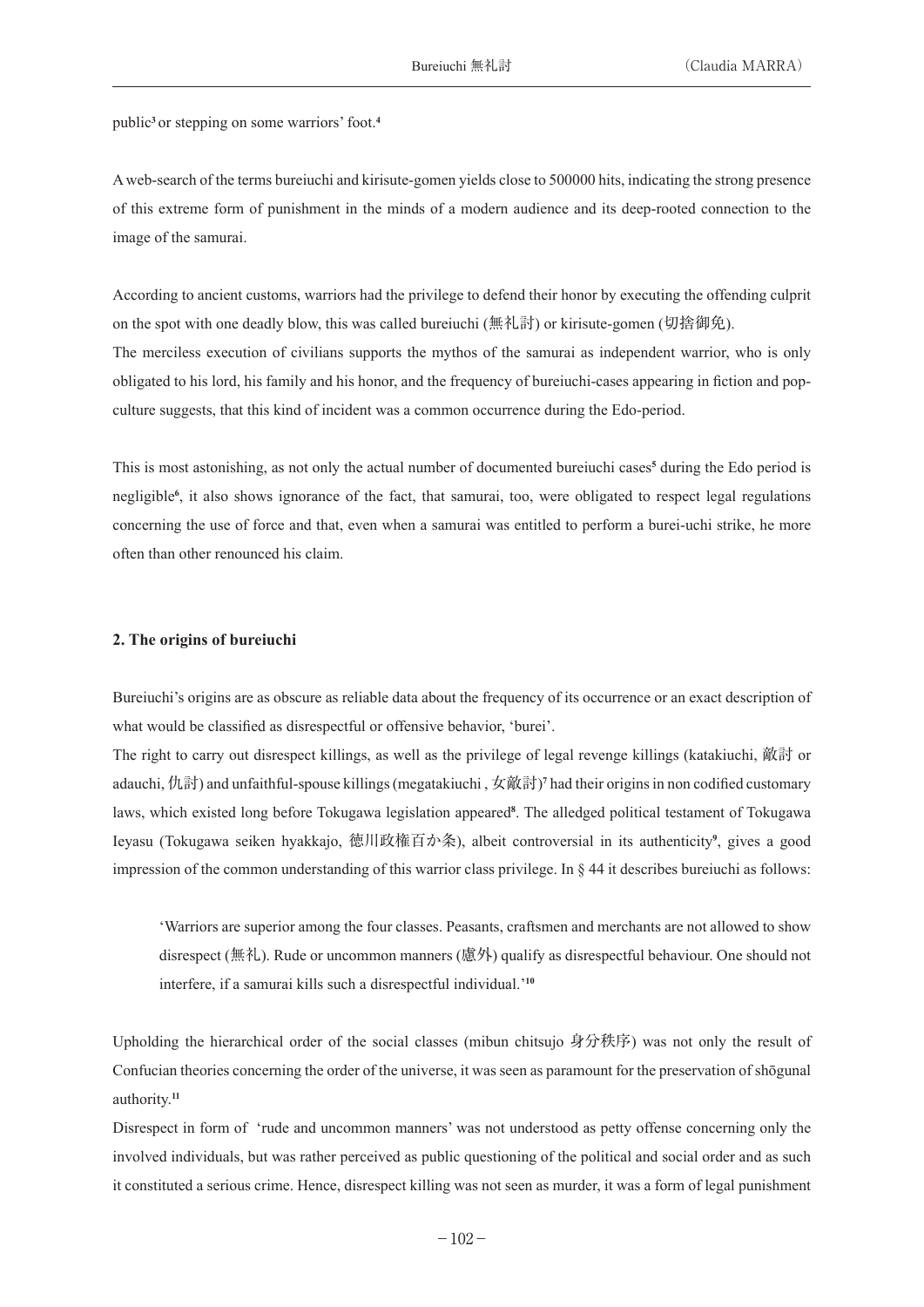of a low ranking person, who broke the law against his superior, a representative of the ruling class.**<sup>12</sup>**

In spite of the legality of bureiuchi, for a samurai there lay hardly any honor in killing an usually unarmed commoner, not to mention, that loosing ones temper over trivialities would not conform with the ideal of stoic self-control imposed on a warrior.

So, with a seemingly negligible number of bureiuchi cases at hand, what was the aim of the bakufu, when the legislation was issued?

Also, how would a

'system of unashamedly brutal capital and corporal punishments could have continued to function without undermining the credibility of a regime that claimed to govern in accordance with both Confucian principles of benevolence and Buddhist ideals of compassion.'**<sup>13</sup>**

In order to answer these questions, let's have a look at the legislation concerning samurai.

## **3. Medieval legislation concerning samurai**

Regulating the use of force through written legislation gradually became a necessity as a result of the development of warriors into a social class.

The 13**th** century Goseibai Shikimoku (御成敗式目), also known as Jōei Shikimoku (貞永式目), was the first piece of nationwide legislation targeting the regulation of the warrior-class. It layed down the basic rules for high ranking samurai and their vassals. In 1336 it was amended by Ashikaga Takauji, who had supplemented the 17 articles of the Kemmu Shikimoku (建武式目).

Together, these codes layed down the basic expectations concerning samurai's moral attitudes, ethical behaviour and duties towards superiors and subalterns. Namely: frugality, loyalty, abstinence from drinking and unruly behaviour, upholding the law, prevention of crimes, proper decorum, integrity, righteousness and upholding honor.

However, both codes referred only generally to acceptable standards of conduct, without detailing any norms of justice, setting penalties for non compliance or giving any further explanations.

The subsequent loss of central power by the Ashikaga shōgunate and the competition among local lords also made it impossible, to enforce universal legal norms for the whole country. Only after the country's long period of civil war and the territorial and political solidification process finally drew to an end in the 16**th** century, stricter regulations and the strengthening of status discipline became possible.

The first steps in dividing warriors and commoners were taken by Oda Nobunaga and Toyotomi Hideyoshi who ordered sword hunts in 1575 and 1588 respectively.

After the enforcement of the Separation Edict (身分統制令 Mibun Tōsei Rei) promulgated by Toyotomi Hideyoshi in 1591**<sup>14</sup>**, the sharpened division of labor between farmers and warriors, Heinō Bunri (兵農分離), effectively helped to improve agricultural productivity, ramped down the levels of random violence against peasants, boosted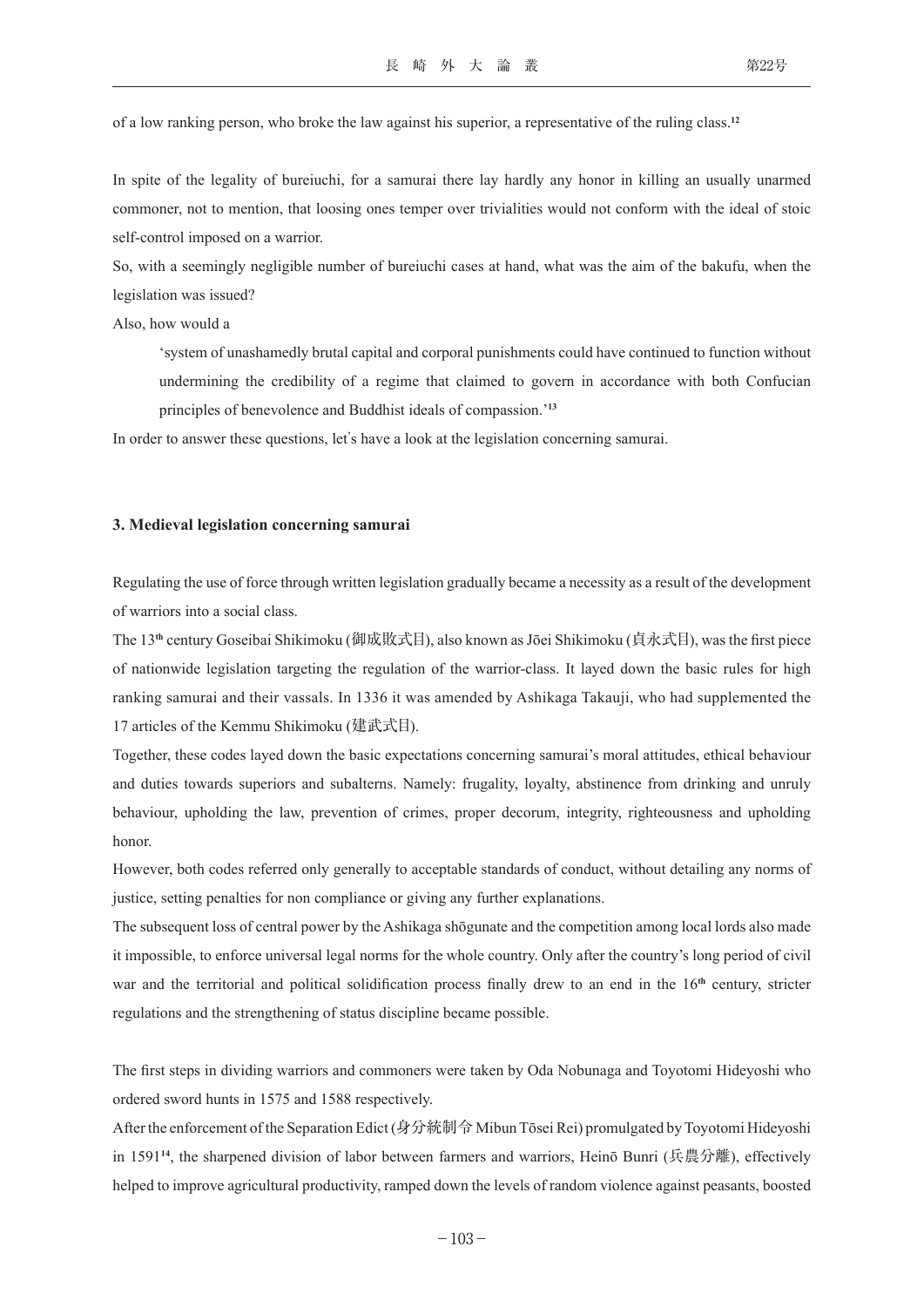economic growth and improved military strength**<sup>15</sup>**, thus playing an important role in the eventual unification of the country under Tokugawa Ieyasu.

Before the Tokugawa clan seized power, the provincial domains enjoyed considerable autonomy in legal matters**<sup>16</sup>**. However, the local domain-legislation did not completely replace but only supercede still valid earlier Chinesemodelled codes, like the before mentioned Joei and Kemmu Codes or the 8**th** century Ritsuryō (律令). These older codes also had been altered or supplemented during the Kamakura and Muromachi periods, and had been partially combined with some military provincial laws (bukehō 武家法 and bunkokuhō 分国法) of the sengoku period.**<sup>17</sup>**

'Under Japanese medieval law, two important concepts dominated the administration of justice:

(1) kendanken [検断権], the right of jurisdiction in criminal matters, including entering property for purposes of pursuit, investigation, judgement, punishment, and property confiscation; and

(2) jungyōken [遵行権], the right to enforce bakufu decisions concerning land. Both rights pertained to land, not persons...'**<sup>18</sup>**

The main concern of these pieced together codes was the regulation of land disputes and taxation. As far as the prosecution of criminals was concerned, local landowners held judical authority based on only loosely defined rules.

Offenders would always be judged as part of a group. Collective punishment, called renza (連座), when applied to relatives, or enza (縁坐), when the punishment was applied to the wider community, was the norm, so that families or communities were encouraged to prevent and report any individual's criminal behaviour.

The strong Confucian influence is the reason for the idea, that in order to prevent crimes, a morally and ethically superior government and the (public) enforcement of draconic punishments, usually death, would suffice. Binding standards concerning prosecution, judgement, punishment and appeal did not exist.

## **4. Edo period legislation**

The process of regulating the privileges and duties of the samurai gained only momentum after the Tokugawa bakufu was firmly established. Edo grew to become one of the largest cities in the world. It was not only the place of residence for the Tokugawa shōgun and his retinue of attendants. The system of alternate attendance (sankinkōtai 参勤交代), caused hundreds of daimyō and their entourages to enter, leave or stay in the city each year. As a result, a sizeable number of samurai, separated from home and family came to live in close proximity to craftsmen, merchants and other commoners.

'While there are no accurate figures for the population of samurai from the domains in Edo, estimates for the city as a whole in the early eighteenth century show roughly equal numbers of samurai and townsmen, about 600000 each'**<sup>19</sup>**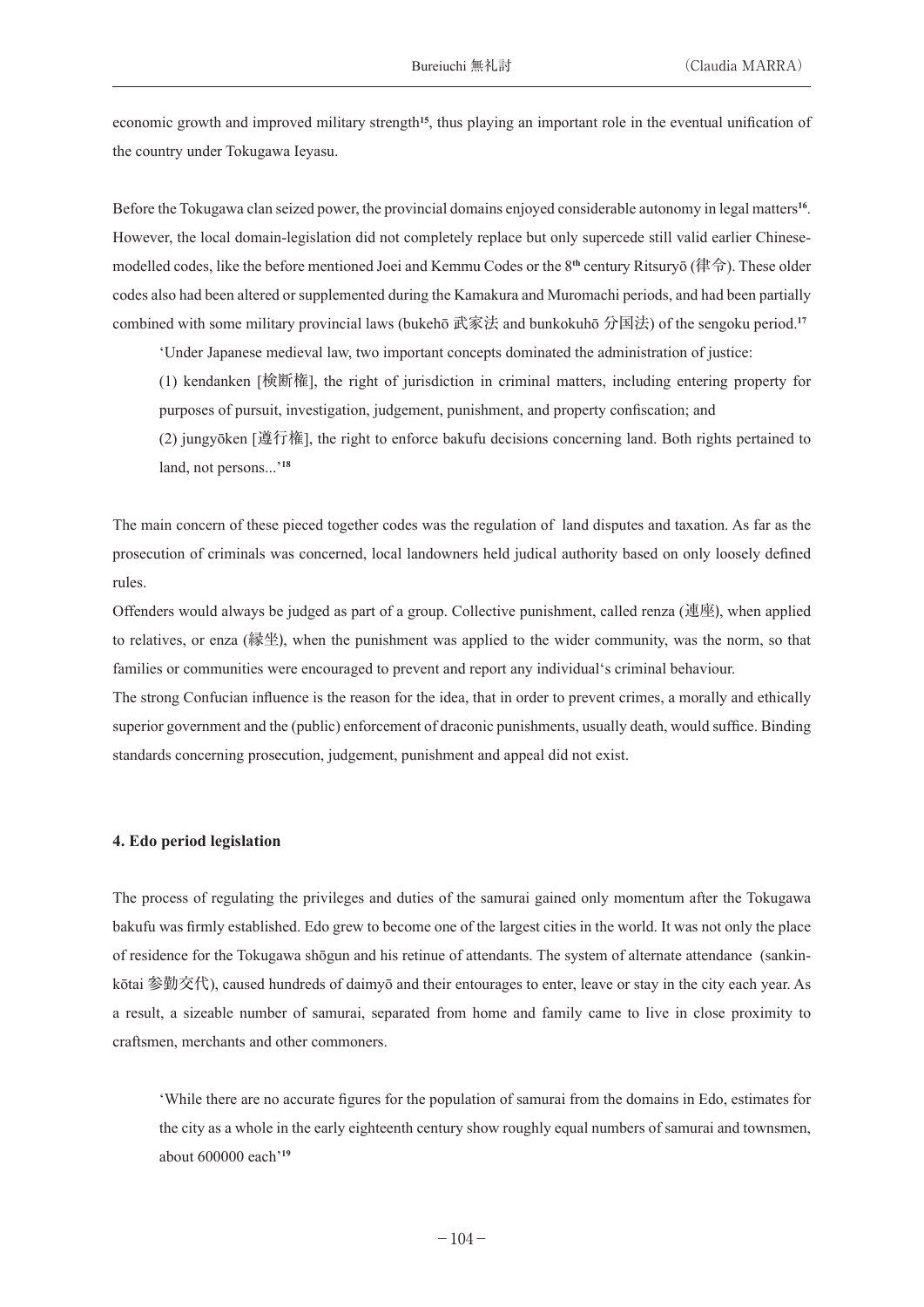Even with the urban ratio of samurai to commoners approaching 1:1, Tokugawa law was myopic, when it came to the regulation and protection of the lower classes. Legal provisions were exclusively meant to protect and enforce status discipline and to maintain the order of society, with the privileged samurai on top and commoners under their clout.

Modern concepts of legal universality, of equality before the law, habeas corpus or other individual rights naturally did not exist, jurisdiction continued to be as separate as the social strata were**<sup>20</sup>**.

The role of samurai, however changed as a result of Pax Tokugawa, which catalyzed the gradual transformation of warriors into administrators and bureaucrats**<sup>21</sup>**. The former samurai ideal of mastership in 'Both paths: the path of the brush and the path of the sword' (bunbu-ryōdō 文武両道) eventually eroded, resulting in the preference of the brush. 'The taming of the samurai'**<sup>22</sup>** became an unavoidable prerequisite for the development of a civil society**<sup>23</sup>**.

Japanese law historians**<sup>24</sup>** describe the development of Tokugawa legislation in three phases:

The first phase from the first shōgun, Tokugawa Ieyasu to the 6**th** shōgun, Ienobu (1603 - 1712) was focussed on the consolidation of power, mainly dealing with high ranking vassals and daimyō.

The second phase, until the 12**th** shōgun, Ieyoshi (until 1853) furthered the modification of the samurai class from warriors to bureaucrats.

During the final phase, the bakufu mostly tried to preserve the status quo amidst growing internal problems and foreign pressure.**<sup>25</sup>**

With the clarification of the legal positions of the nobility and the samurai in mind, the Tokugawa bakufu started a process of legal unification through the enactment of fundamental legislation, first dealing with the imperial court:

The Kinchū narabini kuge shohatto (禁中並公家諸法度) concerning the privileges and duties of the nobility was issued in 1613. It was followed by laws governing (high-ranking) samurai: The Buke shohatto (武家諸法度), issued in 1615, amended in 1635, 1663, 1683 and 1710 and the Shoshi hatto (諸士法度), enacted in 1635, amended in 1664.

Neither of these codes mention bureiuchi, though the Shoshi hatto II, § 9 generally prohibits quarreling**<sup>26</sup>**. Thus, violence against commoners in the form of disrespect killings remained officially unregulated until the mid-Edoperiod.

## **5. The legislative paradigm shift under Tokugawa Tsunayoshi**

In spite of his bad image among Japanese historians, the 5**th** shōgun, Tokugawa Tsunayoshi (徳川綱吉, 1646 –1709)**<sup>27</sup>**, who supposedly had men killed for the sake of dogs**<sup>28</sup>**, was the first ruler to pay attention to the value of (commoners') lives.

'Under this first civilian-educated ruler of the Tokugawa line, the inevitable transformation from warrior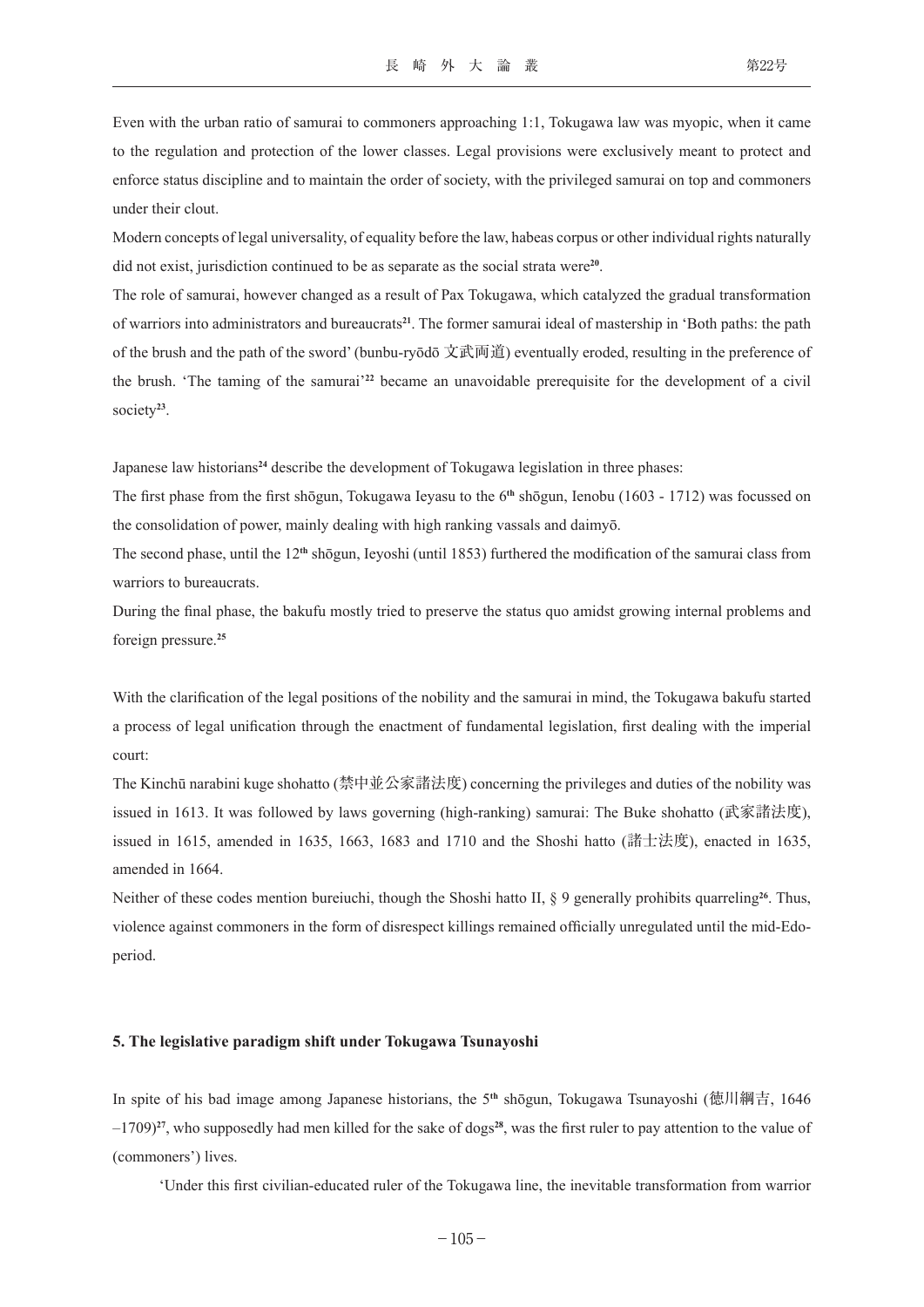to civil society accelerated greatly. Tsunayoshi's laws for the protection of all animate creation, the socalled Laws of Compassion (...) were symptomatic of this fundamental change in sociopolitical direction'**<sup>29</sup>**

Tsunayoshi, who took office in 1680, issued a collection of edicts, known as the Edicts of Compassion for Living Things (生類憐みの令 Shōrui awaremi no rei). Influenced by Buddhist principles of nonviolence, they condemned cruelty and bloodshed and decreed the protection of all living creatures down to abandoned or unborn children and even prison inmates.

The reasons for the Laws of Compassion, were given in the records of Tsunayoshi's government (kenbyō jitsuroku, 憲廟実録) as follows;

> 'The traditions of the Warring States period became the way of the samurai and senior officials. Brutality was permitted and considered to be *bu* (military virtue). Spirited behaviour was righteous, and there was much conduct lacking benevolence, violating the principles of humanity.'**<sup>30</sup>**

The changing requirements of samurai's duties and their economic situation, their need to redefine their purpose in combination with the strains of city life, led many to use their swords not only to punish, but also solve private conflicts or just to amuse themselves.**<sup>31</sup>**

'Tsunayoshi's age was still a time when even a Confucian scholar would recommend that servants who had committed theft or absconded be killed by their samurai masters without further ado, and one such scholar <*the Confucian scholar Ogyū Sorai, author's note*> expressed regret that 'killing on sight' had virtually become unheard of under the fifth shōgun.'**<sup>32</sup>**

Although Tsunayoshi was not the first to try, he was the first to meet a fair share of discontent, as the samurai were not pleased about Tsunayoshi's infringement of their privileges. As enforcement was not handled strictly, 'most of the laws (...) could generally be ignored by the greater part of the samurai population' **<sup>33</sup>**. However loosely enforced, for the first time the shōgun concerned itself with an improved protection of commoners' lives. This was not only a humanitarian but also an economic necessity, and that was not just because Tsunayoshi's infamous laws for the protection of dogs had put considerable constraint on state finances**<sup>34</sup>**.

The long peace period Japan enjoyed under the Tokugawa helped to bring about a thriving urban consumer culture, with an increasing number of highly specialized craftsmen living in the urban areas of Kanto and Kansai. Their year-long training on the job and their subsequent contribution to state finances would be lost, if they'd to loose their lives as retribution to minor offenses at any samurai's whim.

With the ongoing fiscal problems of the shōgunate in mind, protecting wealth-generating townsmen and peasants against samurai excesses would be financially profitable for the constantly cash-stripped bakufu. Restricting samurais' use of force helped to secure the states income, as valuable taxpayers, like townspeoples' or farmers' lives were better protected against arbitrary violence.

'From the middle of the eighteenth century a significant portion of bakufu income was derived from taxes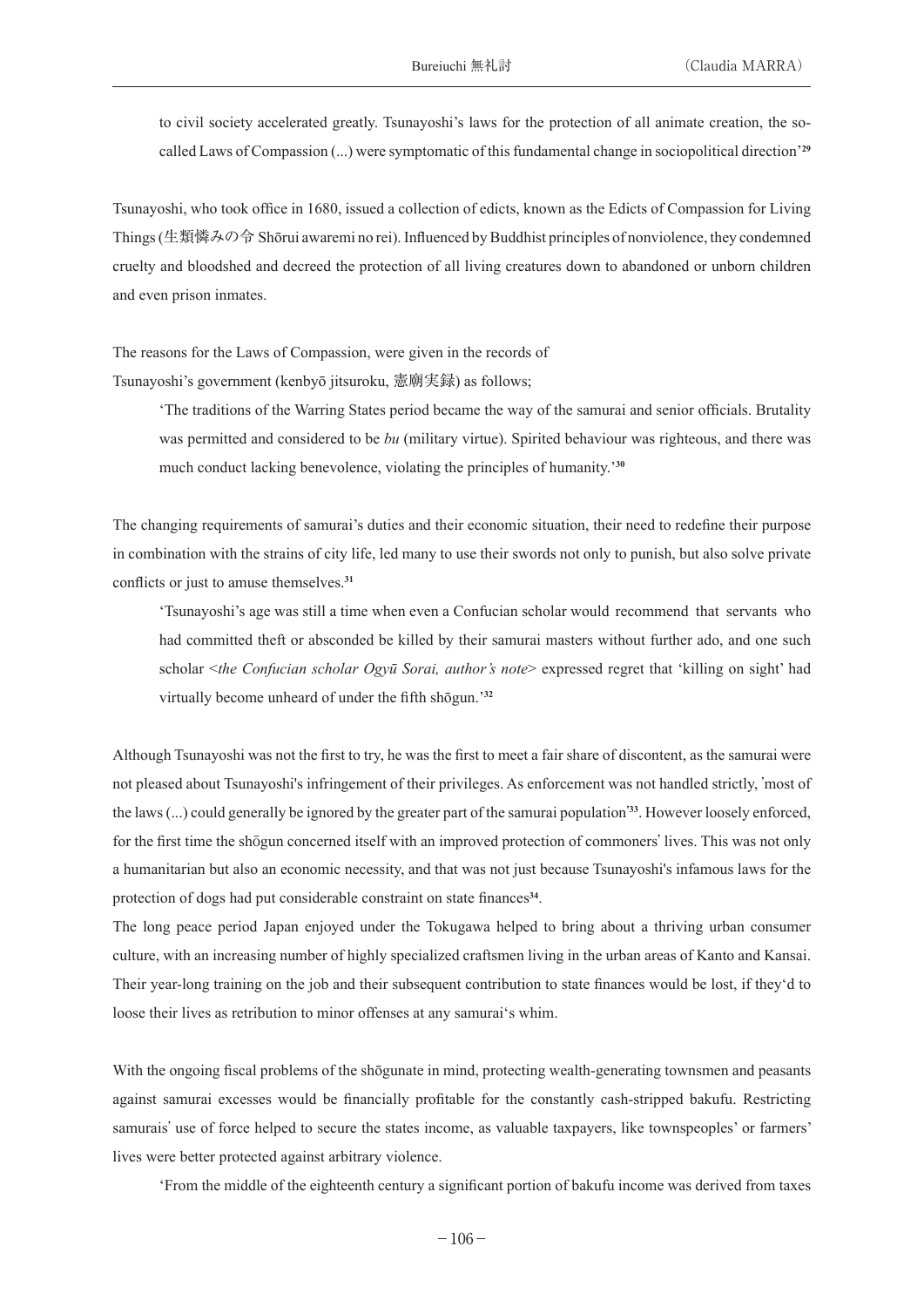on urban properties, fees on commercial and transport activities, and other nonagricultural sources'**<sup>35</sup>**.

Because of this, a samurai, who was found guilty of an unlawful killing would stand to not only to loose his own life and position, he, or rather his family, could also be made liable to compensate for any financial losses caused by the death of the commoner involved**<sup>36</sup>**, specially if the killed person belonged to the jurisdiction of an other domain.

### **6. Bureiuchi regulations in the Kujikata Osadamegaki**

Tsunayoshi's successor, Tokugawa Ienobu (徳川 家宣, 1662 –1712) abolished the strict animal protection laws, but continued a policy of strict central control visible in his amendment of the Buke Shohatto in 1710.

Strongly influenced by Confucian thought, he had censorship discontinued, reformed the judical system and ended the application of cruel punishments and persecutions.

But it was the 8**th** shōgun, Tokugawa Yoshimune (徳川 吉宗, 1684 –1751), who had experienced the impact of Tsunayoshi's policy in his youth**<sup>37</sup>**, who put the bakufu's encroaching of samurai's privileges into legal writing. Yoshimune finally issued legislation attempting to work out an overall, comprehensive fiscal and economic policy for the country**<sup>38</sup>**, bringing samurai under submission to bakufu authority, and curbing their right to use their swords as they please. After samurai had enjoyed centuries of unquestioned privilege to cut down any obstinate subordinate, the Kujikata Osadamegaki (公事方御定書), a compendium of criminal laws enacted in 1742, was the first official document to formally regulate bureiuchi.

The compilation of the Kujikata Osadamegaki between 1740 and 1742 was meant to provide a basic reference for shōgunal legal matters.**<sup>39</sup>**

Following the bakufu's internal demand for legal uniformity, it provided guidelines for the correct understanding (心得, kokoroe) and regulation (準則, junsoku) of jurisdictional procedures.

There was still ample room for a rather permissive execution of orders**<sup>40</sup>**, but Confucian and Buddhist principles were upheld, as the samurai were advised to abstain from unnecessary forms of violent punishments**<sup>41</sup>**.

Originally intended for high ranking official use only, the contents of the Kujikata Osadamegaki became quickly known**<sup>42</sup>** among law enforcement personnel and samurai in local domains and in some cases even to commoners**<sup>43</sup>**. This widespread interest and awareness is most remarkable, since the general public, in line with Confucian concepts of an ideal government, was not openly informed about the contents of the code in order to uphold the public image of absolute samurai power.**<sup>44</sup>**

The second part of the Kujikata Osadamegaki explains among others, the different legal interpretations of punishable murder and excusable killings.

Again it has to be stressed, that bureiuchi was not seen as murder, but as an incident of excusable killing, hence article 71 states:

'According to ancient customs: Samurai, including foot-soldiers (足軽, ashigaru), who were offended or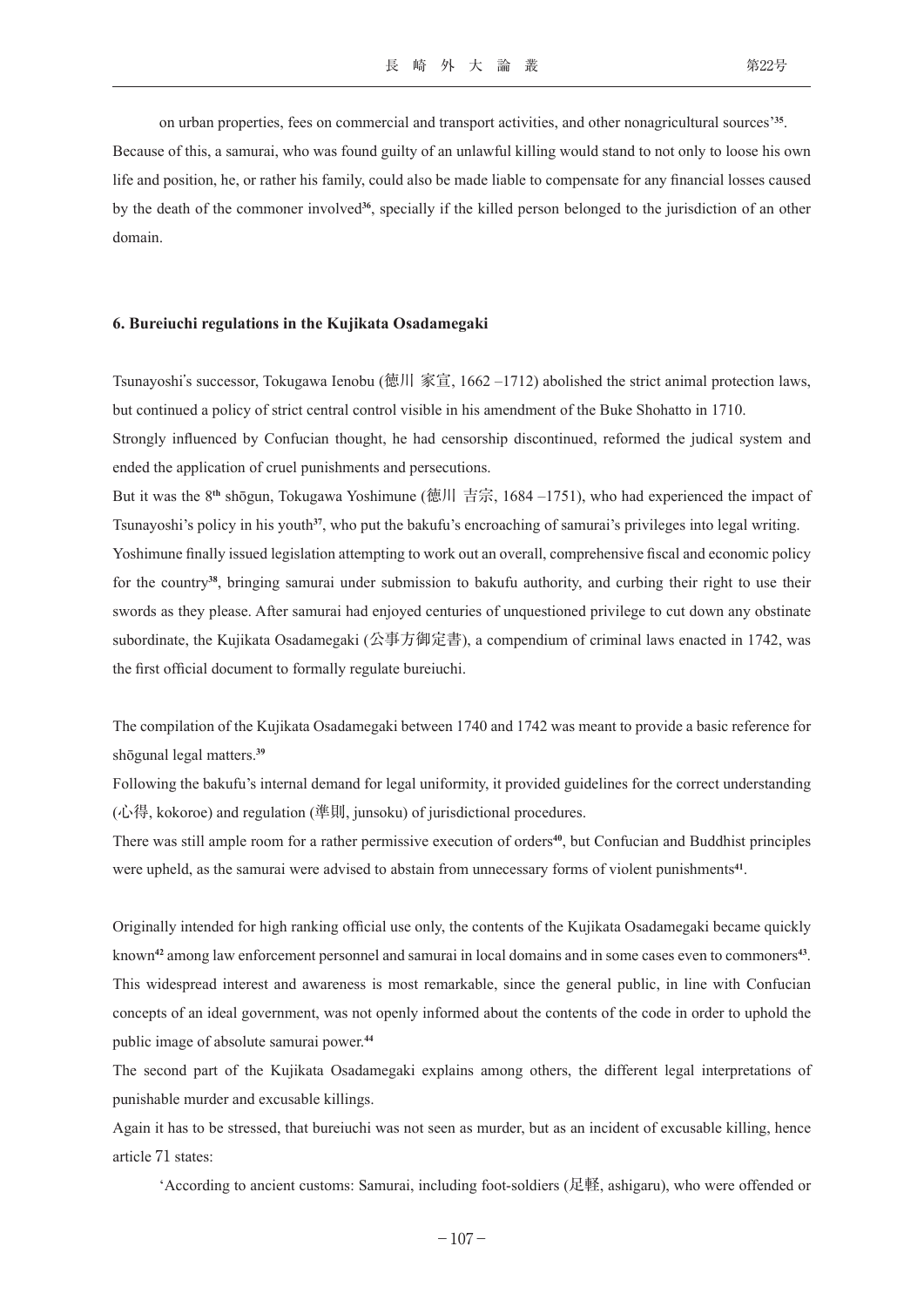maltreated by townsmen (町人, chōnin) or peasants (hyakushō, 百姓) and were subsequently forced to kill the culprit, remain unpunished, after the circumstances are cleared in an investigation.'**<sup>45</sup>**

It seems, that through this legislation even the lowest level of samurai, the ashigaru, were elevated above any commoner. However, the strings attached to claiming the privilege indicate a new esteem concerning the value of townsmens' and peasants' life.

After a bureiuchi had occured, the matter had to be reported to local authorities immediately. During the investigation of the circumstances the involved samurai, was placed under house arrest for a minimum of 20 days and relieved from his duties without pay. Also, until the samurai was cleared, his sword would be confiscated. In order to prove the offence by the commoner, the samurai had to name witnesses, his word was not enough. If the investigation found against the samurai he would face severe punishment.**<sup>46</sup>**

While fiction suggests, that minor offences like negligent bowing or spilling a drink on a samurais clothes were reason enough for lethal retribution, bureiuchi was only acceptable for more serious and intentional incidents, like:

- publicly slandering a samurais domain, family or reputation,

- preventing a samurai from performing his duties,
- directly attacking a samurai or his companions,
- refusal to obey direct orders,
- disturbing the procession of a daimyō.

### **7. Conclusion**

A complete disempowerment of the samurai was naturally out of the question, but the bureiuchi regulations show the political tendency to transfer power from the hands of the individual samurai onto the control of the state. At the same time the shōgunate aims to confirm the station of the samurai as leading class and to maintain the status quo of the social order.

At a first glance, the regulations of the Kujikata Osadamegaki seem to leave the samurai's privilege intact, but a second look and the details of the law's application reveal, that in fact, this piece of legislation is granting a privilege, while at the same time discouraging to claiming it. Thus solving the dilemma of encroaching on samurai power without damaging their public image.

Upholding the privilege to exercise bureiuchi was highly symbolic**<sup>47</sup>**, as it left many samurai and those beneath them to believe, that nothing had changed. But regulating disrespect killings in this form clearly sends a signal and strongly indicates the bakufu's intention to claim the monopoly on the legitimate use of physical force. The jurisdictional tendency to further expand the influence of the state, not only when it comes to the control of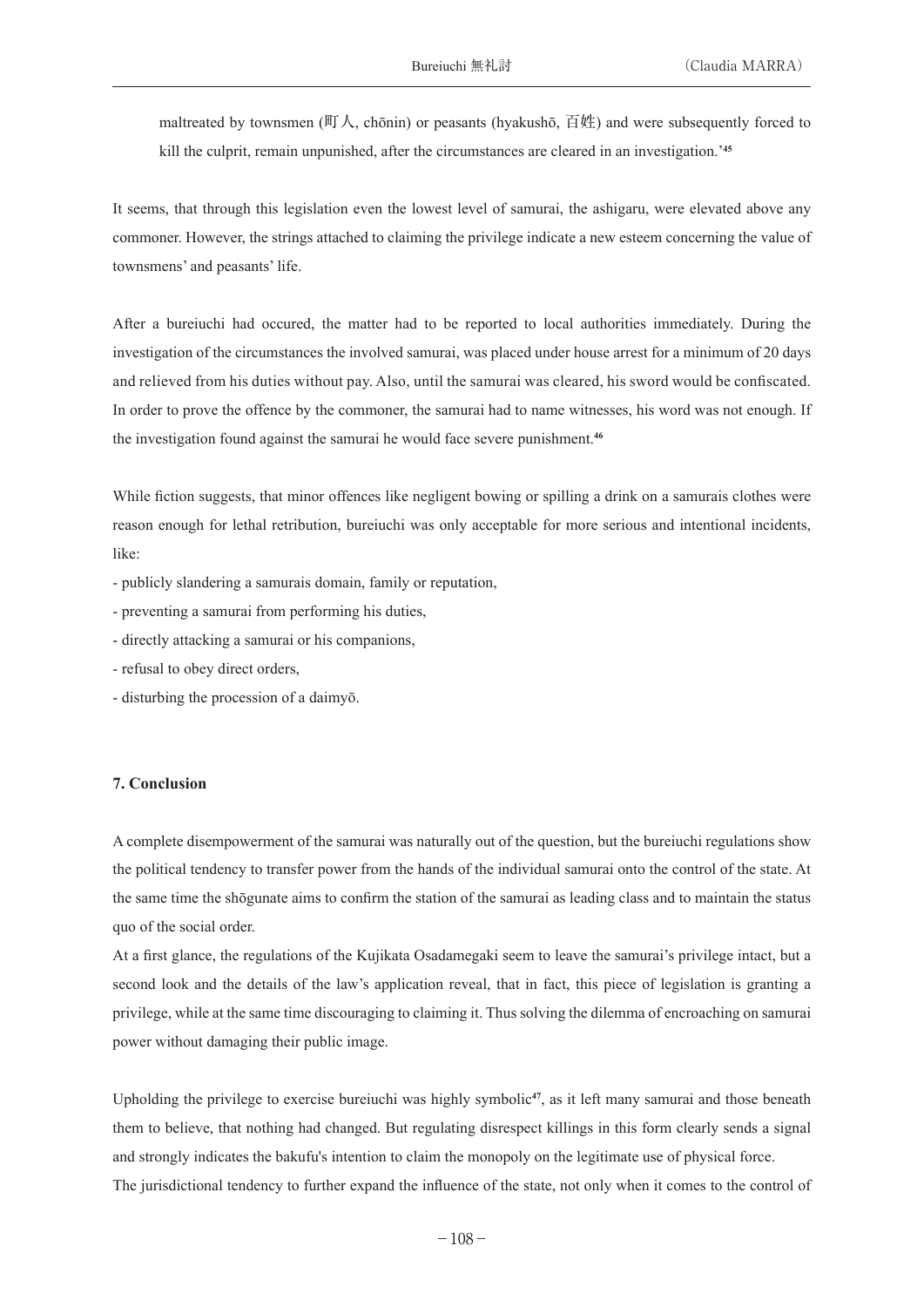provincial lords, but also in regard of each individual samurai continued over the remainder of the Edo period.

Not only bureiuchi came to be regulated, piece by piece other privileges were also touched, for example in 1683, when the amendment of the Buke shohatto, revoked the privilege to follow ones lord in death by commiting Junshi (殉死).**<sup>48</sup>**

Even minor limitations, like the prohibition of sword practice between samurai of different domains (musha shugyō (武者修行), eventually helped stricten the bakufus' grip on national and local politics**<sup>49</sup>**, as these measures made it clear that samurai, too were subject to positive law.

In this respect, regulating bureiuchi is yet another indicator for the development of an early modern civil society and the ongoing process of the 'Taming of the Samurai' during the course of their transformation from warriors to administrators.

'Throughout Japanese history, from the time the Yamato court first imported concepts of governance from Imperial China in the seventh century CE, laws served as a means to formalize government authority and control. (...) This enabled <Japanese leaders> to preserve the concept of law as a tool of government control.'**<sup>50</sup>**

### **Notes**

- see https://ja.wikipedia.org/wiki/沢庵漬け(12.11.2018)
- Wilson, 1983, p. 106
- ibid, p. 117
- <sup>5</sup> However, since records were kept by samurai, it seems likely, that the documentation of disrespect killings may not have been very meticulous, since a case of bureiuchi could have looked too trivial for the record keeper.
- <sup>6</sup> Yasutaka, 2011, p. 117; Cunningham, 2004, p. 24
- <sup>7</sup> Ikegami, 1995, p. 244 f.
- <sup>8</sup> Yoshikawa Kōbunkan, 1984, Vol.4, p. 443
- <sup>9</sup> '...the Treasured Legacy in One Hundred Articles (Go-yuijō gohōzu-iri hyakkajō, or Tokugawa seiken hyakkajō) (...) is said to have been established by Ieyasu and secretly preserved in a temple, but since the end of the Edo period their authenticity has been in doubt and the accepted view is that they are completely fraudulent. They appear to have originated in about the Kansei period (1789-1801), and it is strongly suspected that a buddhist priest had a hand in it.' Hiramatsu (1981), p. 5
- <sup>10</sup> Rudorff, 1889, p. 11, English translation by the author
- <sup>11</sup> Specially confucianists and kokugakusha believed, that accepting class hierarchy and the given order of society 'was the only ethical principle by which social life was possible'. See: Harootunian (1970), p. 107
- <sup>12</sup> see Yasutaka, 2011, p. 117
- <sup>13</sup> Botsman, 2005, p.11
- <sup>14</sup> see Friday: They were Soldiers Once. In: Ferejohn, McCall Rosenbluth 2010, p. 21 ff
- <sup>15</sup> see Ferejohn, McCall Rosenbluth 2010, p. 6
- <sup>16</sup> Jansen, 1995, p. 230
- <sup>17</sup> Itasaka, 1983, Vol. 1, p.220; Röhl, 1994, p. 232
- <sup>18</sup> see Mass, Hauser 1985, p. 57
- <sup>19</sup> see Vaporis, 2008, p. 172 ff.
- <sup>20</sup> Botsman, 2005, p. 28 ff.
- <sup>21</sup> see Friday, 2012, p.311 ff.
- <sup>22</sup> Ikegami 1995 et all
- <sup>23</sup> It is interesting to note, that Roberts interprets the development leading to the 'taming of the samurai' within the wider context of changing views of acceptable male behaviour, which he calls the 'taming of masculinity'. See: Roberts: Name and Honor. In: Frühstück, Walthall (Ed.): Recreating Japanese Men. Berkeley 2011, p. 48-65

<sup>1</sup> quoted after Legge: The Chinese Classics. Vol.1, Hong Kong 1960, p.258f.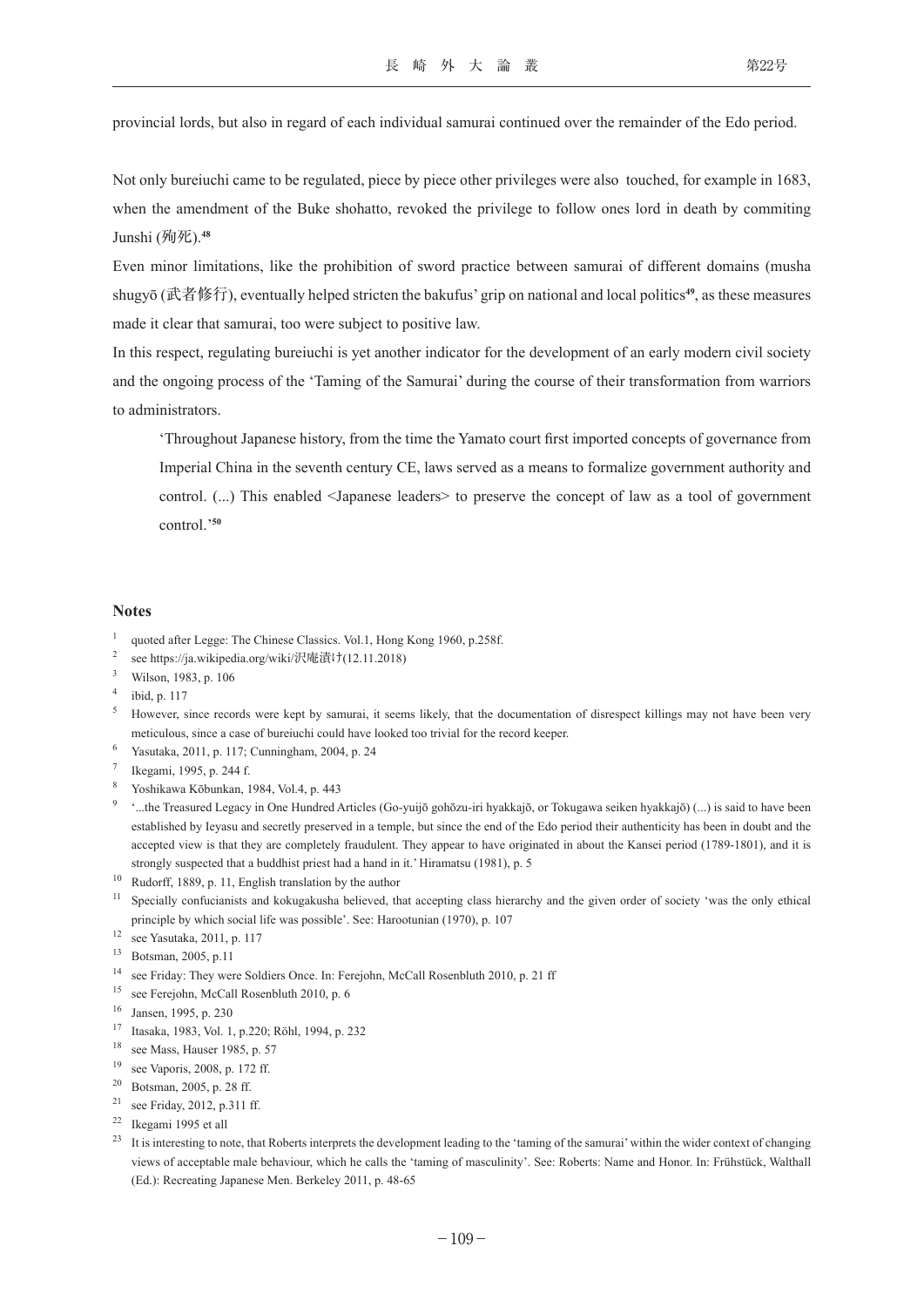- <sup>24</sup> see Hiramatsu and Taniguchi et all
- <sup>25</sup> see Steenstrup (1981) p. 100 ff.
- <sup>26</sup> see 条々(寛文三諸士法度): 一喧嘩口論堅制禁之、若有之時荷担ハ其咎可重於本人、惣而喧嘩口論之刻、一切不可馳集事。 (http://www.hh.em-net.ne.jp/~harry/komo\_hatto\_main.html, 20.9.2018)
- <sup>27</sup> Bodart-Bailey, 2006, p. 280f.
- <sup>28</sup> Bodart-Bailey, 2006, p. 128f.
- <sup>29</sup> Bodart-Bailey, 1999, p. 14f.
- <sup>30</sup> Bodart-Bailey, 2006, p. 134
- $31$  ibid
- <sup>32</sup> Bodart-Bailey, 2006, p. 130
- <sup>33</sup> Bodart-Bailey, 2006, p. 143
- <sup>34</sup> ...the Tokugawa government built 5 large-scale kennels in Edo to house and nurture stray dogs. Reportedly, the kennels occupied 93 hectares in total, and the total construction and annual feeding cost reached 170 million USD in today's currency to house 100,000 dogs; some records suggests as many as 200,000 dogs. The kennels received a benefit for each dog, commonly called the *Oinu-sama* (Mr. [or Sir] Dogs), in the amount equivalent to a man's salary, and the local towns were forced to partially cover the cost. When even that was insufficient to house all dogs, some farmers were designated as the Oinu-sama Staff to care for dogs at their homes. Naturally, the total cost of caring for dogs including their food exponentially increased, reaching as much as \$5 billion USD in today's currency, putting pressure on the Tokugawa government's finances.' https://www.ncbi.nlm.nih.gov/pmc/articles/PMC5059174/ (9.11.2018)
- <sup>35</sup> Jansen,1995, p.195
- <sup>36</sup> Hongō, 2012, p. 81
- <sup>37</sup> Bodart-Bailey, 2006, p. 293f.
- <sup>38</sup> Jansen, 1995, p. 195
- <sup>39</sup> Henderson, 1987, p. 12f.
- <sup>40</sup> see Hiramatsu, 1981, et all
- <sup>41</sup> Botsman, 2005, p.11
- <sup>42</sup> see Hiramatsu, 1981, p.20ff.
- <sup>43</sup> Rudorff, 1889, p. 32ff.
- <sup>44</sup> '...by concealing penalties, the general populace would be intimidated, and the policy reason was to make people shun crime' Hiramatsu (1981), p.15
- <sup>45</sup> 公事方御定書下巻七十一「一、足軽体ニ候共軽キ町人百姓之身として法外之雑言等不届之仕形不得 止事切殺候もの吟味之上無 紛におゐては無構」see http://rekishishiryo.blog.jp/archives/1045880564.html (20.9.2018)
- <sup>46</sup> Hongō, http://writerzlab.com/kirisutegomen (20.9.2018)
- <sup>47</sup> Ikegami, 1995, p. 247
- <sup>48</sup> Ikegami, 1995, p. 218ff.
- <sup>49</sup> Jansen,1995, p. 212
- <sup>50</sup> Bestor 2011, p. 79

## **References:**

Benesch, O.: Inventing the Way of the Samurai. Oxford 2014

Bestor, Yamagata (Ed.): Routledge Handbook of Japanese Culture and Society. London 2011

Bodart-Bailey, B.:Kaempfer's Japan. Honolulu 1999

Bodart-Bailey, B.: The Dog Shogun. Honolulu 2006

Botsman, D. V.: Punishment and Power in the Making of Modern Japan. Princeton 2005

Cunningham, D.: Taiho-Jutsu. Law and Order in the Age of the Samurai. Boston 2004

Dettmer, H.: Der Yōrō-Kodex. Die Verbote. Wiesbaden 2012

Ferejohn, J., McCall Rosenbluth, F. (Ed.): War and State Building in Medieval Japan. Stanford 2010

Friday, K. (ed.): Japan Emerging. Boulder 2012

Frühstück, Walthall (Ed.): Recreating Japanese Men. Berkeley 2011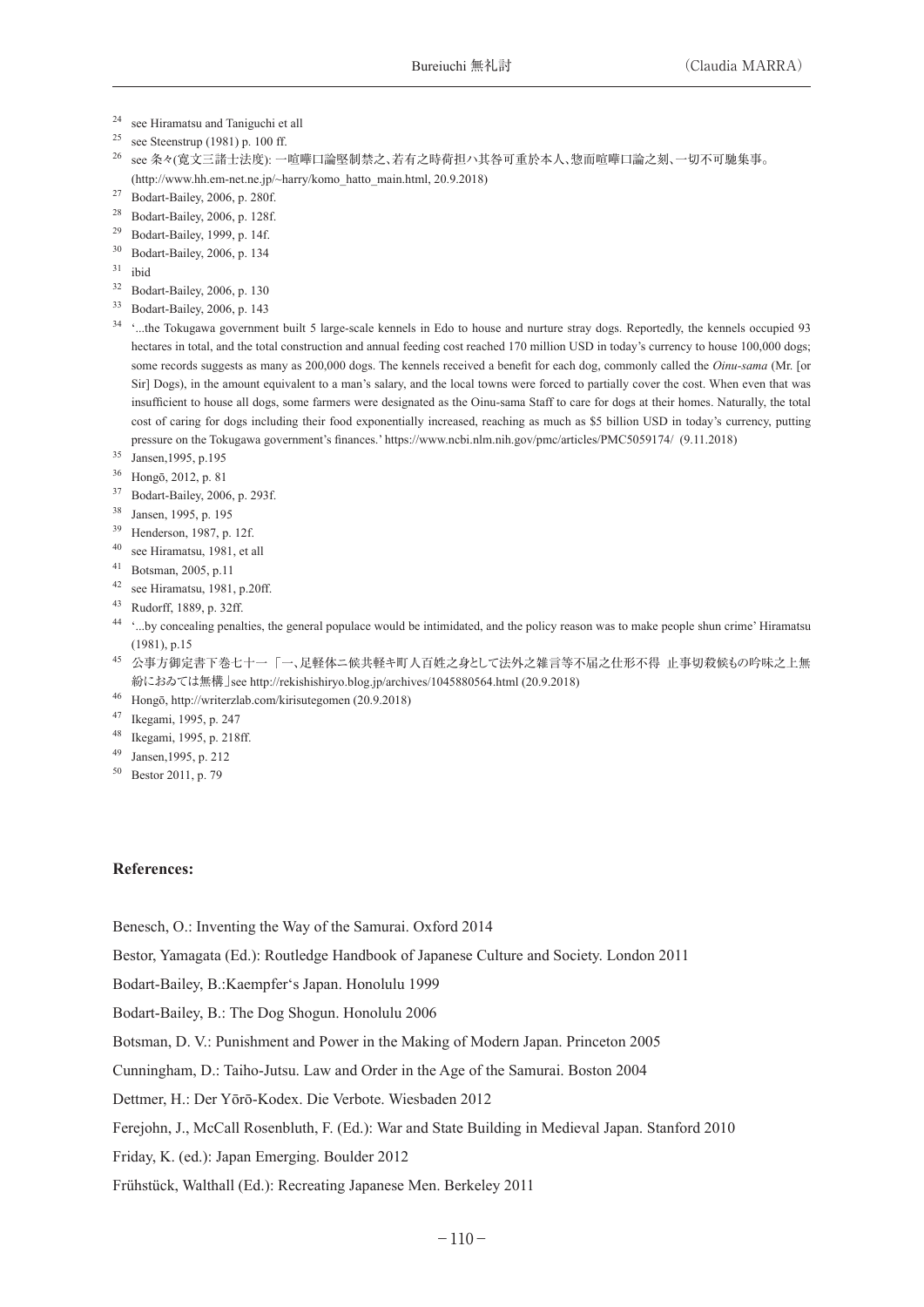- Harafuji, H.: Kujikata osadamegaki kenkyū shosetsu. Tokyo 2010
- Harootunian: Toward Restoration: The Growth of Political Consciousness in Tokugawa, Japan. Berkeley 1970
- Henderson, D. F. Introduction to the Kujikata Osadamegaki. In: Hiramatsu, Y.: Y.: Hō to keibatsu no rekishitekikōsatsu. Nagoya 1987
- Hiramatsu, H.: Kinsei keiji soshōhō no kenkyū. Tokyo 1988
- Hiramatsu, Y.: Hō to keibatsu no rekishitekikōsatsu. Nagoya 1987
- Hiramatsu, Y.: Tokugawa Law (Kinseihō), tranl. by D. F.Henderson. In: Law in Japan, 1981, Vol. 14, 1-48
- Hongō, K.: Bushi no yo no makuage. Tokyo 2012
- Ikegami, E.: The Taming of the Samurai. Cambridge 1995
- Ishii, Y.: Edo no hanzai. Tokyo 1964
- Itasaka, G.: Kodansha Encyclopedia of Japan. 9 Vol., Tokyo 1983
- Jansen, M.: Warrior rule in Japan. Cambridge 1995
- Mass, J.P.: The Development of Kamakura Rule. Stanford 1979
- Mass, Hauser (Ed.): The Bakufu in Japanese History. Stanford 1985
- Morinaga T,: Nagasaki Hankachō. 11 Vol., Nagasaki 1958
- Noda, Y.: Introduction to Japanese Law. Tokyo 1976
- Oda, H.: Japanese Law. Oxford 1999
- Röhl, W.: Rechtsfälle aus Tokugawa Ieyasus letzten Jahren. In: Asiatische Studien Vol. 48, Zürich 1994, p. 232-246
- Rudorff, O.: Tokugawa-Gesetz-Sammlung. Tokyo 1889
- Steenstrup, C.: A History of Law in Japan Until 1868. Leiden 1991
- Takayanagi, S.: Edo jidai no tsumi to keibatsu shōsetsu. Tokyo 1988
- Taniguchi, S.: Kinsei shakai to hō kihan. Tokyo 2005
- Taniguchi, S.: Bushidō kō: Kenka, katakiuchi, bureiuchi. Tokyo 2007
- Vaporis, C. N.: Tour of Duty. Honolulu 2008
- Wigmore, J.H.: Law and Justice in Tokugawa Japan. Tokyo 1969
- Wilson, W.S: Hagakure. London 1983
- Yasutaka, H.: Shinshaku hankachō nagasaki bugyōshō hanreishū. 3 Vol., Nagasaki 2011
- Yoshikawa Kōbunkan: Kokushi Daijiten. 14 Vol., Tokyo 1984

#### **Websites:**

- Hiramatsu, Y.: Tokugawa Law. <http://www.uchastings.edu/faculty/miyazawa/ classwebsite/docs/7Hiramatsu-TokugawaLlaw.pdf> (19.11.2017)
- Marutschke, H.: Historisch-Vergleichende Studien zum Japanischen Strafrecht in Deutschland.

<https://doors.doshisha.ac.jp/duar/repository/ir/25048/028003770008.pdf> (10.9.2018)

- Rekishi yukkuri kikō
	- <https://www.youtube.com/watch?v=USD6uKtH1gI> (19.11.2017)
- Kirisute gomen! Jidaigeki dorama no imēji to jissai no imi ga chigatta kudan